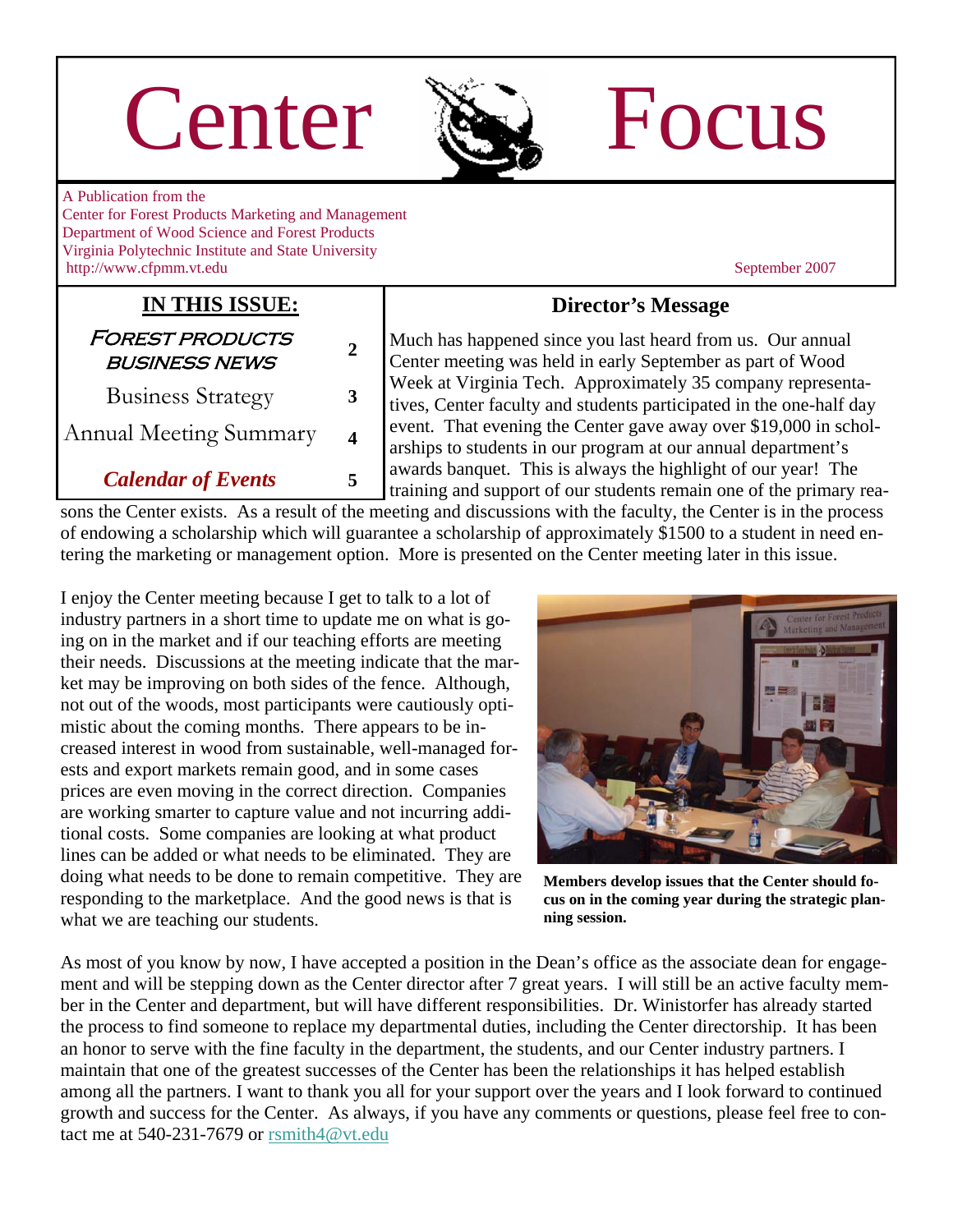#### Forest products business news

- *Home Channel News* reported that Builders FirstSource acquired Bama Truss and Components who has annual sales of \$25 million and it also reported that Pro-Build will construct a new truss plant in the southeast that will utilize a robotic manufacturing system to cut, handle, fabricate and stack trusses.
- According to the *Detroit News,* hardwood flooring has become easier to install since the introduction of Lock & Fold hardwood flooring from Armstrong. The flooring is installed in a similar fashion to laminate flooring and is priced between \$6 and \$7 a square foot.
- An article in *The Financial Post* conveyed that Interfor, a medium sized softwood lumber company, has weathered the recent market downturn well as indicated by stock analysts' buy recommendations. Its western operations are geographically diversified: 1/3 on the coast, 1/3 in the interior and  $1/3$  in the U.S.
- Tembec has discontinued a second shift at its Huntsville, Ontario hardwood lumber mill due to adverse market conditions and the strong Canadian dollar. Source: *The Canadian Press.*
- American Woodmark's second quarter profits and revenues were down 62% and 25% from year ago levels. The company has attempted to gain market share by spending more on marketing and new product launches. Source: *Associated Press Newswires.*
- According to *Wood & Wood Products*, Columbia Forest Products has announced an exclusive agreement with Hercules, Inc who will sales and service its soy-based adhesive.
- *US Feed News* reported that Rep. Hodes' amendment to create the Community Wood Energy Program passed the U.S. House. The program will help communities purchase biomass heating systems.
- The *Superfund Report* stated that the EPA is being pressured by an environmental group to release a controversial agency funded report on the potential for children to track arsenic into homes.
- According to the *Virginian-Pilot*, CHEP has opened a 21,000 square foot pallet service facility in Suffolk, VA. The facility will employ up to 40 people who will repair and sort pallets.
- Wood-Mizer introduced a small log processing system that can saw logs between 4"-16" in diameter. The system was unveiled at the Linga trade fair in Hannover, Germany. Source: *Forestry & British Timber*.
- A wood industry business park is slated to open near Las Vegas, NM. The park would create up to 500 jobs and utilize locally available timber from thinnings.

Forest Products Business News has been designed for educational and engagement purposes only. The intention is to report news that affects various business segments of the forest products industry. Any comments or questions should be referred to: [cf.editor@vt.edu](mailto:cf.editor@vt.edu?subject=Center%20Focus%20Comment)

### **Center Focus**



Published Quarterly by The Center for Forest Products Marketing and Management

Department of Wood Science and Forest Products Virginia Tech 1650 Ramble Road Mail Code 0503 Blacksburg, VA 24061

> **EDITOR**  Brian Perkins

**CONTRIBUTING EDITORS**  Angie Riegel Bob Smith

**PHONE: (540) 231-4406 FAX: (540) 231-8868** 



VT/0023/0801/1.7M/220696

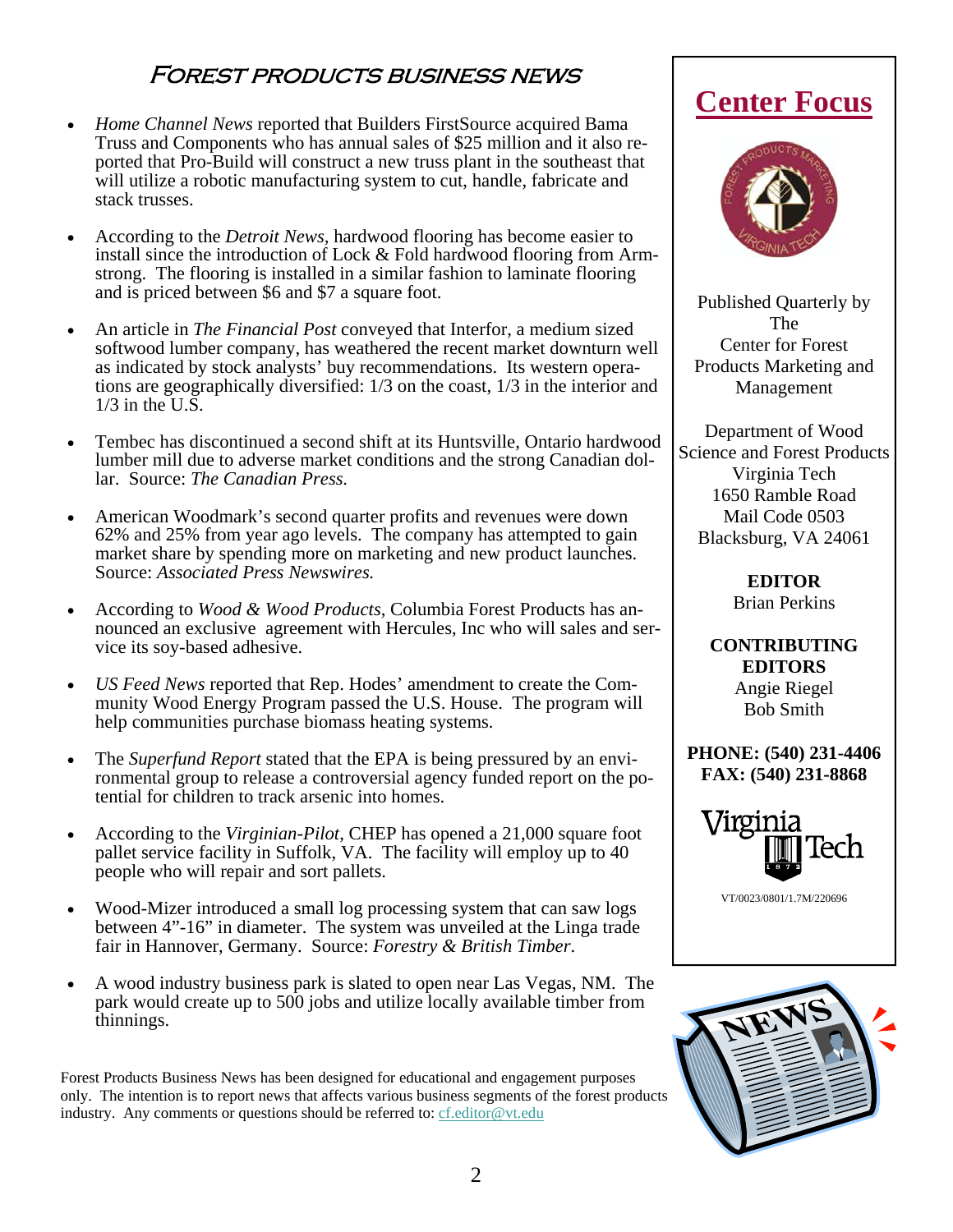#### Business Strategy From Trees

Business strategy has been derived from military thinking, from industrial engineering, from computer networking and from biology<sup>1</sup>. Being in the forest products industry, I like to think in terms of biology and trees are one of nature's most evolved and complex plants. Many people would agree that corporations are one of mankind's most complex forms of organization. The genesis of modern companies took many events over a long period of time and the similarities with trees doesn't end there. That we can derive business strategies from observing how trees compete with one another and with other plants and animals may seem outlandish, but it is not.

Picture a young hardwood forest 15–20 years old. This forest is one that was created by an event where each tree had an equal opportunity to compete with other trees. In order to compete with other trees, trees branch out in order to utilize untapped energy in the form of sunlight. This need to compete leads to new growth if the tree is better at using those untapped resources than its neighboring trees. The same is true for businesses: they must compete against each other, they strive for growth, and they look for new opportunities in untapped markets. By converting untapped resources businesses can carve out a growth market.

Trees create value (wood, wildlife habitat, oxygen, food, etc.) from abundant free raw materials (carbon dioxide, water, sunlight, soil) through the process of photosynthesis. Companies must seek to do the same. Of course, raw materials are hardly free or abundant. But if we examine a tree's inputs more closely we see a pattern: tangible and intangible. The water and soil are tangible while carbon dioxide and sunlight are largely intangible. Firms need access to both resources; the intangible ones such as human ideas and knowledge along with



seemingly endless consumer desires and the tangible ones we are used to thinking of such as raw materials. Firms must combine these resources in a manner more efficient and effective than other firms in order to compete successfully.

The combination of these two resources starts at the leaves: the interface between the two. The leaves are the workhorse of the tree. The leaves are akin to employees and customers. This interaction is where valued is created. This is where growth occurs. This is where opportunities to replicate occur. Much like a leaf, the interaction between employees and customers transforms those tangible and intangible resources into something more valuable than the sum of their parts. The leaves that are the most efficient and effective supplant older leaves and branches lower on the tree stem. Resources must continually be sent to the most promising growth areas while other areas are pruned off or assimilated into the tree. The pruned branches eventually fall to the ground where the detritovores turn that limb back into resources usable by the tree (i.e. carbon dioxide and soil). These detritovores can be thought of as Adam Smith's "invisible hand of the market."<br><sup>1</sup> <http://www.journalofbusinessstrategy.com/articles/whatisstrategy.shtml> (Continued on next page)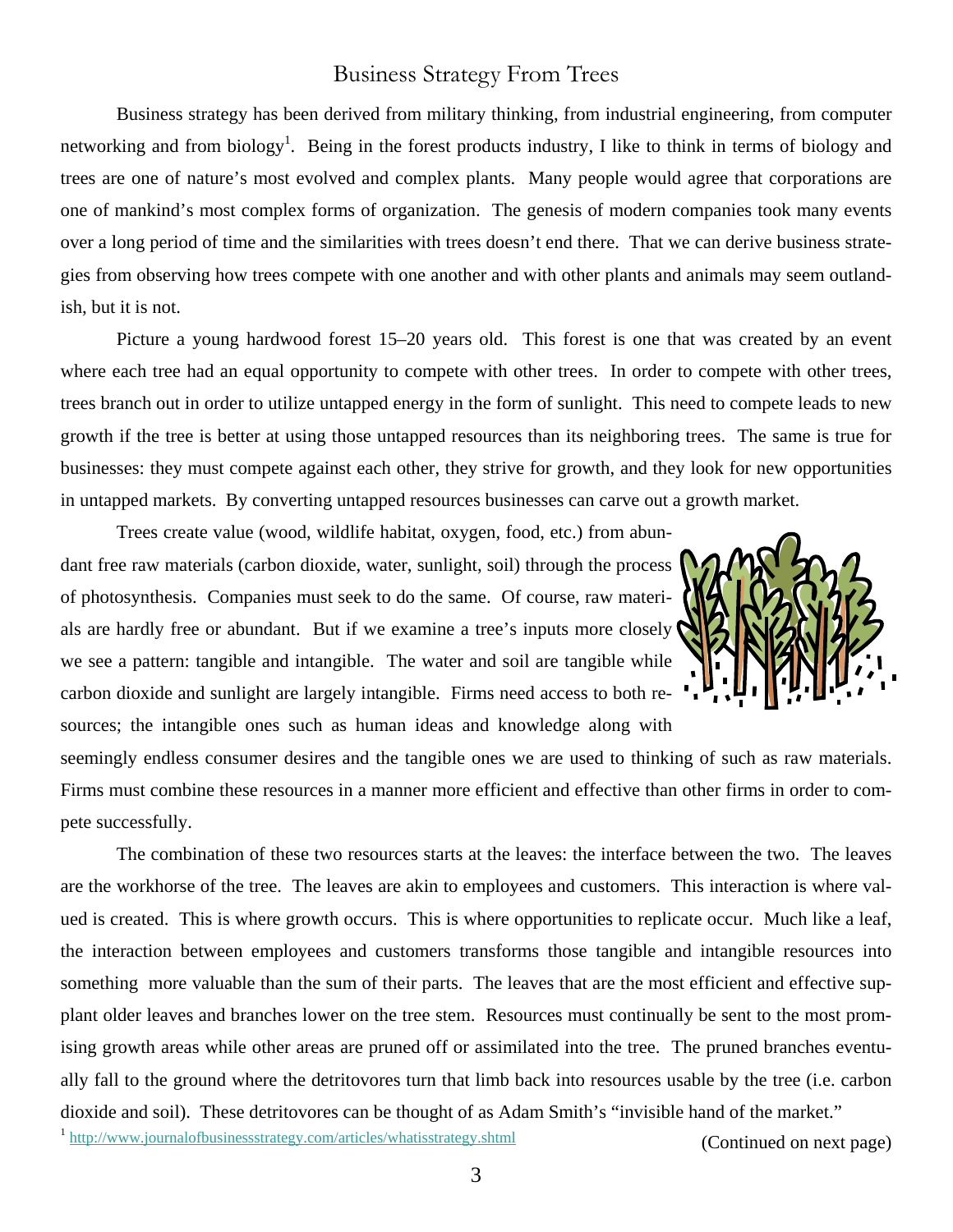#### Business Strategy From Trees

Unproductive assets are converted into resources (i.e. capital) that can be reused. In the business world, this is when parts of companies or whole companies are liquidated. Firms could be deemed successful if they only succumb a part of themselves to this process.

 Some firms do go out of business, however, and these may be liquidated or consolidated into other companies. We see a similar process occurring in our hardwood forest. As the forest matures, the number of trees per acre decreases. Trees that aren't dominant or co-dominant get squeezed out of the canopy and eventually die and decay. In the forest products industry, a consolidation trend has been occurring as the industry matures. Companies and managers must respond to this intrinsic characteristic of the marketplace. Firms must continually compete against each other for new customers, new products, new ideas, new resources and new people or they will eventually lack the vigor to survive.

 As mentioned previously, trees create value (wood, wildlife habitat, oxygen, food, etc.). The amazing thing is that they create these products (and more) for multiple customers (humans, wildlife, detritovores, other plants, etc.) at the same time using one process! How efficient and effective is that? VERY!! Businesses can learn from this model. Managers must examine their processes to see how value can be created for multiple customers at the same time. There is no waste in nature and nor should there be any in your company.

In summary, companies must look for untapped resources and markets in order to grow. Intangible assets are just as important as tangible ones and firms must fully utilize their employees and completely understand their customers in order to create value. The value created by this process must be distributed to all who helped to create it, otherwise those leaves will wither and die. Finally, businesses must make difficult decisions about unproductive assets, the market will recycle them with impunity.

#### Annual Meeting Summary

The Center's 16th annual meeting was well attended this year. Presentations on the department, the Wood Enterprise Institute, globalization, and India were given by Center faculty and students. As is customary the past couple of years, there was a work session at the end where feedback was solicited from attendees. Participants were asked if the Center's mission was current and relevant to the industry and everyone agreed that it was. Individuals were split into four groups where each was given one part of a SWOT analysis and they were asked to list three driving factors in the industry today that the Center could address by helping prepare students to meet these challenges. The top 3 strengths cited were outreach, research, and students. The top three weaknesses were low student awareness of the Center, inadequate staffing, and declining industry support. Opportunities identified included increased collaboration and closer ties with companies. Threats mentioned included a decrease in members and lack of resources. The Center needs to do a better job marketing itself but as all companies know marketing takes money, resources and time. (continued on next page)

4